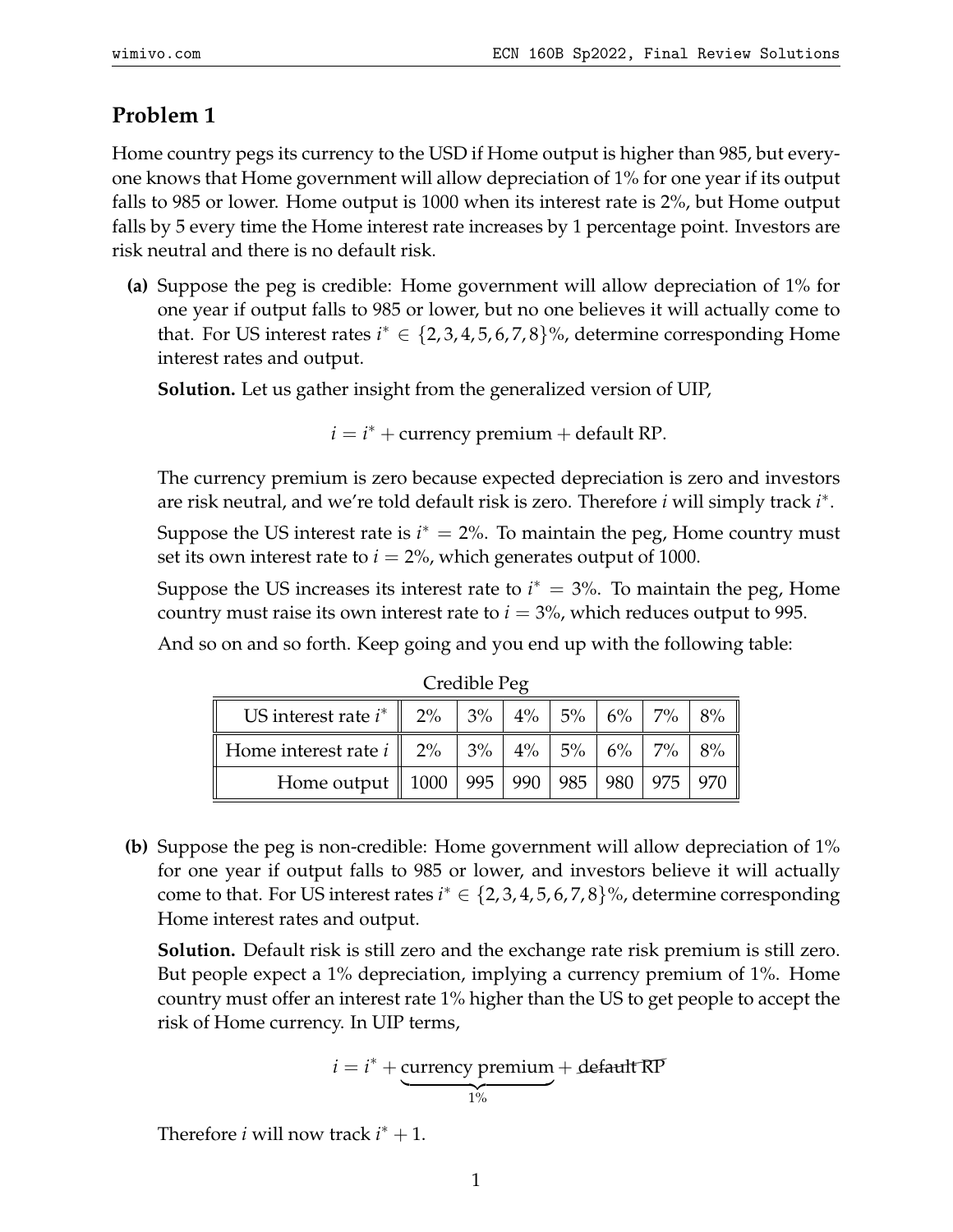Then  $i^* = 2\%$  requires  $i = 2 + 1 = 3\%$ , which brings Home output down to 995. And  $i^* = 3\%$  requires  $i = 3 + 1 = 4\%$ , which brings Home output down to 990. And so on and so forth. Keep going and you end up with the following table:

| US interest rate $i^*$   2%   3%   4%   5%   6%   7%   8%                                                                |  |  |  |  |  |  |
|--------------------------------------------------------------------------------------------------------------------------|--|--|--|--|--|--|
| Home interest rate $i \parallel 3\% \parallel 4\% \parallel 5\% \parallel 6\% \parallel 7\% \parallel 8\% \parallel 9\%$ |  |  |  |  |  |  |
| Home output    995    990    985    980    975    970    965                                                             |  |  |  |  |  |  |

Non-credible Peg

**(c)** Whether (a) or (b) holds depends on whether investors believe that the peg is credible. Regardless of beliefs, which US interest rates will not lead to speculative attack?

**Solution.** A speculative attack can only happen if the peg is going to break, which won't happen as long as output is greater than 985.

If speculators believe the peg is credible, then the peg is safe when  $i^* \in \{2, 3, 4\}$ %.

If speculators believe the peg is non-credible, then the peg is safe when  $i^* \in \{2,3\}$ %.

Therefore speculators are certain to not attack as long as  $i^* \in \{2,3\}$ %.

**(d)** Regardless of beliefs, which US interest rates guarantee speculative attack?

**Solution.** A speculative attack can only happen if the peg is going to break, and the peg only breaks when output hits 985 or lower.

If speculators believe the peg is credible, then it breaks when  $i^* \in \{5, 6, 7, 8\}$ %.

If speculators believe the peg is non-credible, then it breaks for  $i^* \in \{4, 5, 6, 7, 8\}$ %.

Therefore speculators are certain to attack when  $i^* \in \{5, 6, 7, 8\}$ %.

**(e)** At what US interest rate are there two equilibria? What are the equilibria?

**Solution.** Speculators are certain to not attack when  $i^*$  < 4%, and certain to attack when  $i^* > 4$ %. What about  $i^* = 4$ %? Depends on whether speculators believe the peg is credible; and therefore two equilibria exist, one equilibrium for each belief.

They believe it's credible? The credible equilibrium is  $i = 4\%$  and  $Y = 990$  with no speculative attack: the peg is maintained.

They believe it's non-credible? The non-credible equilibrium is  $i = 5\%$  and  $Y = 985$ with a speculative attack: the peg is broken.

These equilibria are referred to as a *self-confirming*: when the peg is believed credible, that belief is confirmed insofar as the peg actually is maintained; when the peg is believed non-credible, that belief is confirmed insofar as the peg actually breaks.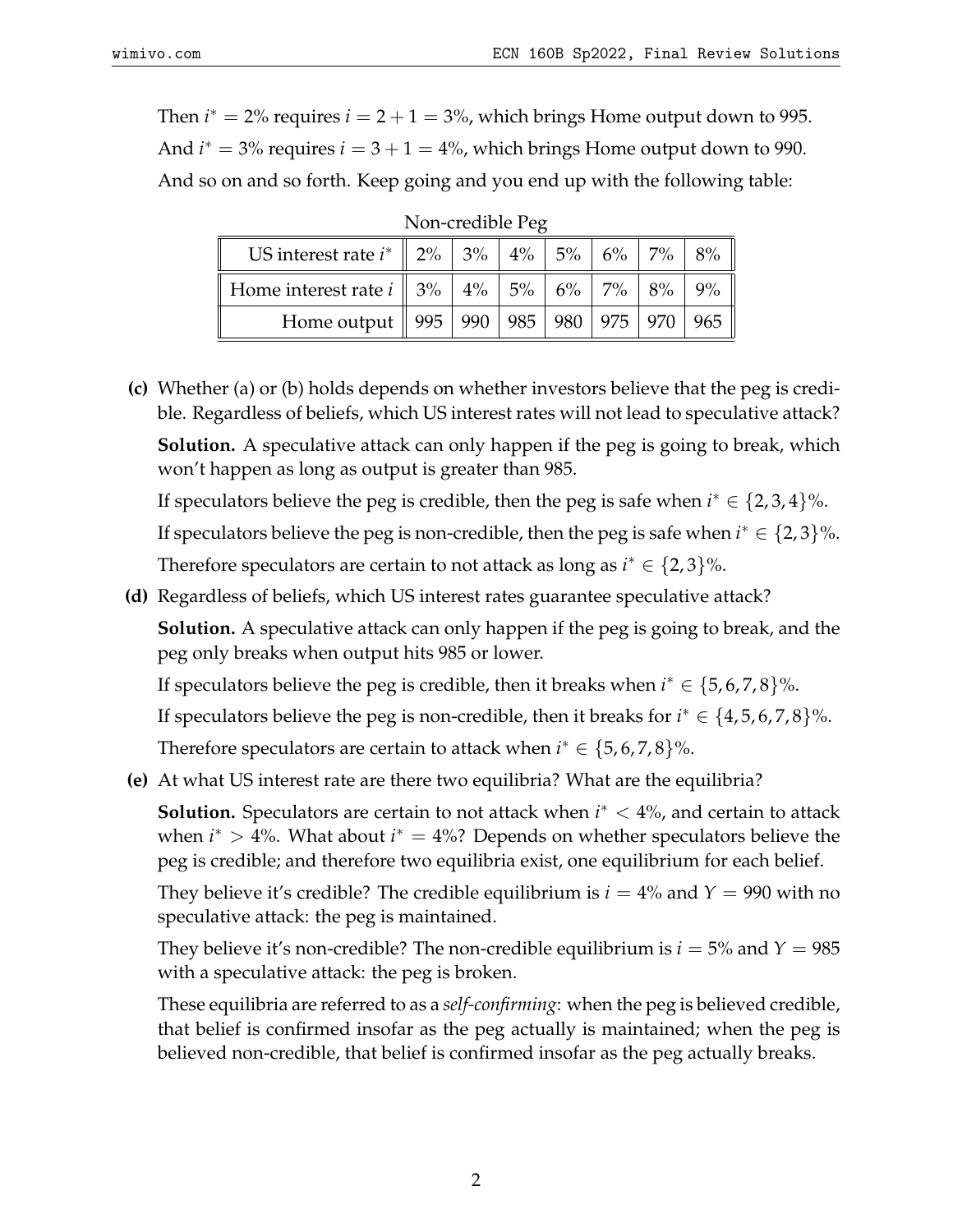## **Problem 2 (Partial Sample Final Question 1)**

**(a)** What is meant by home bias in an investment portfolio?

**Solution.** Ideally a portfolio will have a sizable proportion of assets from all over the world so that if something bad happens to one country, then only that portion of the portfolio will tank. That is, a properly diversified portfolio diversifies over countries as well as things like industries. *Home bias* means domestic residents like to hold a higher proportion of home assets than optimal diversification would imply, which means when the home country tanks, the portfolio takes a bigger hit than necessary.

**(b)** What is a currency board?

**Solution.** A currency board is a fixed exchange rate regime such that the central bank has  $B = 0$  so that the entire money supply is backed by foreign reserves:  $M = R$ . In other words, the backing ratio  $R/M = 100\%$ . There are a bunch of rules and regulations to maintain the 100% backing ratio as well.

**(c)** As of now (2022) how many countries are in the Eurozone? Which countries are the most recent to have joined?

**Solution.** The Eurozone are the countries in the European Union that have replaced their currencies with the euro. Currently (as of 2022) there are 19 such countries.

| Country | <b>Year Joined</b> | Country         | <b>Year Joined</b> |  |
|---------|--------------------|-----------------|--------------------|--|
| Austria | 1999               | Latvia          | 2014               |  |
| Belgium | 1999               | Lithuania       | 2015               |  |
| Cyprus  | 2008               | Luxembourg      | 1999               |  |
| Estonia | 2011               | Malta           | 2008               |  |
| Finland | 1999               | The Netherlands | 1999               |  |
| France  | 1999               | Portugal        | 1999               |  |
| Germany | 1999               | Slovakia        | 2009               |  |
| Greece  | 2001               | Slovenia        | 2007               |  |
| Ireland | 1999               | Spain           | 1999               |  |
| Italy   | 1999               |                 |                    |  |

The most recent countries to join are the Baltic states: Lithuania (2015), Latvia (2014), and Estonia (2011). Note that three EU countries – Denmark, Bulgaria, and Croatia – do not have the euro as their currency and are therefore not part of the Eurozone. These three countries are, however, part of the ERM II, which requires that their exchange rates only fluctuate with a fairly narrow band around the euro.

**(d)** Which two EU countries appear unlikely to join the euro?

**Solution.** Denmark and Sweden seem content maintaining their own currencies; the Danish krone is pegged to the euro, but the Swedish krona is floating.